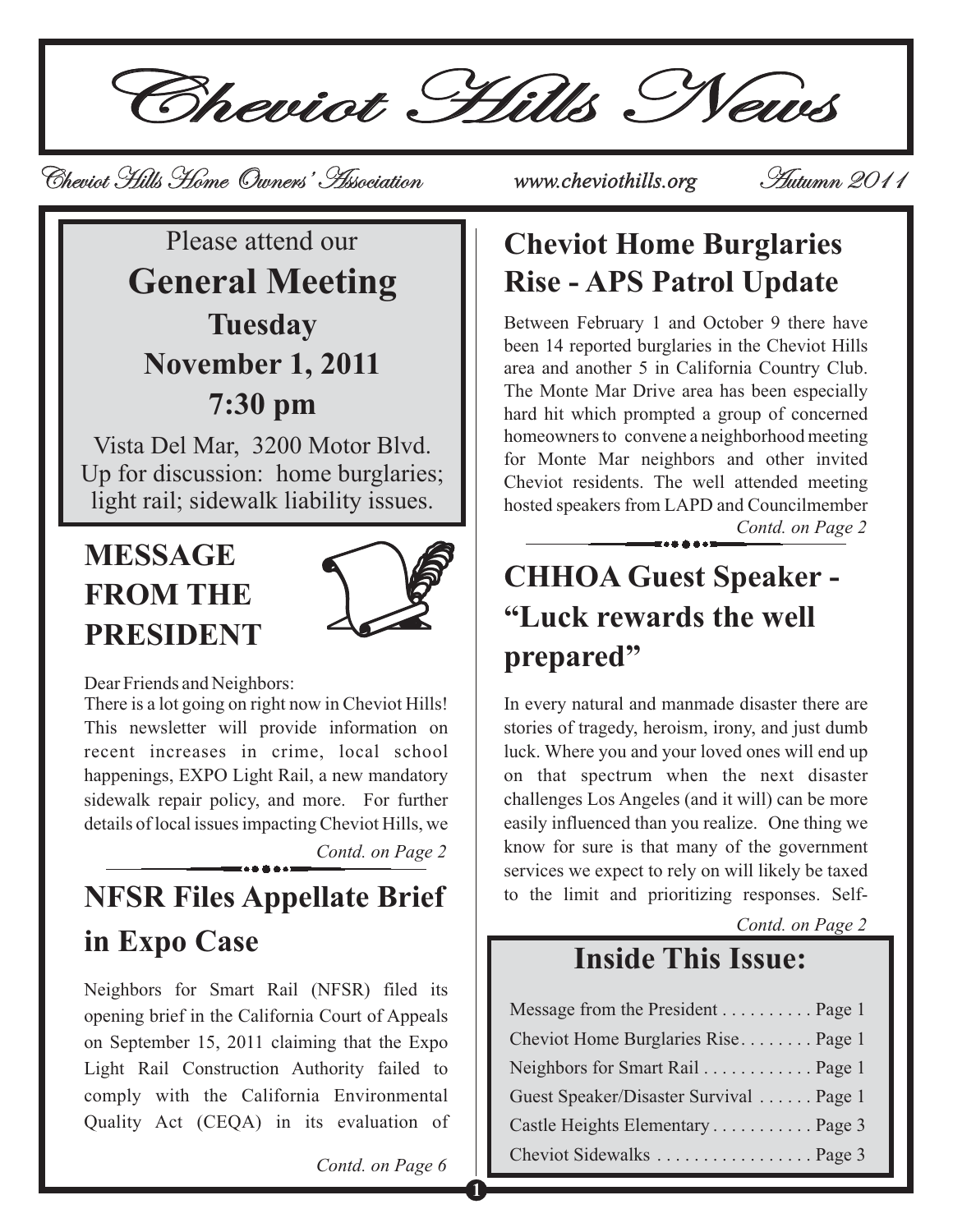invite you to visit our newly refurbished (and still evolving) website: www.cheviothills.org. Additionally, we invite each of you to attend our monthly HOA meetings, held the first Thursday of each month at the Riddick Center, 7:30 9:00pm.

In every community, resolving problems requires an overall awareness and involvement from engaged residents. One of the best ways to remain informed is to become involved in the Cheviot Hills Home Owners' Association, which costs only \$70 per year. Annual dues fund community specific issues, such as safety (the HOA provides APS security patrols throughout the neighborhood), traffic mitigations, Pico/Olympic One Way, Expo Light Rail, Rancho Park Golf Course, Century City development, local schools, and building an overall sense of community (we help offset some of the costs of Cheviot Hills block parties - yes, block parties!). The allvolunteer CHHOA Board of Directors does a tremendous amount of work, but it is CHHOA members who ultimately set the association's agenda. Please become a member today! Why not become a board member? All are welcome.

Our CHHOA General Meeting is scheduled on November 1, 2011 at Vista Del Mar (Social Hall). The hall will open at 7:00pm for refreshments and the general meeting will be from 7:30pm to 9:00pm. Our special guest speaker will be John Bwarie, the Strategy and Communications Officer for the Multi-Hazards Demonstrations Project at the U.S. Geological Survey. Mr. Bwarie will be presenting information for planning and coping in the face of regional disasters. Please take advantage of this opportunity to become more informed, meet your neighbors, and address issues impacting our community. We hope to see you there - invite a neighbor to come along!

Marc Roggenkamp *President, CHHOA*

#### *Cheviot Hills Burglaries... Contd. from Page 1*

Paul Koretz's office, as well as a representative from ADT Security and Vernon Rosado, owner of CHHOA's security patrol service, Alexander Protection Service (APS). CHHOA Board members Stan Arcader (Police Liaison), Irv Sitkoff (Security Patrol Liaison), Kathy Griffis (Secretary), Bob Keehn (Traffic Co-chair) and Greg Pulis (Vice President) also attended.

Neighbors at the meeting received an update on crime trending in our area, strategies for increasing protection, and the help of CHHOA who requested APS to temporarily increase patrol coverage on Monte Mar Drive. All paid members of the CHHOA receive APS security patrol lawn signs to display which police say is a deterrent for opportunistic criminals, although some of the houses robbed did have alarm systems. APS chief Rosado reports the following information on the recent crimes in Cheviot:

1.Based on trending reports the most active days are Mondays, Thursdays and Saturdays between the hours of 11am and 7pm. 90% entered homes from the rear.

2.There appear to be two groups working in the immediate area which includes Beverlywood.

a) Group 1 enters the home through a rear door, breaking out glass to gain access. Once inside they rip the alarm system keypads from the walls in the hopes of disabling the system, then spend time looking for items to steal such as jewelry and cash.

b) Group 2 enters the home from the same rear but checks for unlocked points of entry such as sliding door or windows, once inside they do not tamper with the alarm system, but begin looking for small things to take as well.

In both cases suspects looked for home safes and tried to remove them but were unable to do so because proper installation had them anchored to floors and walls.

To help you protect your home and valuables the *Contd. on Page 5*

**2**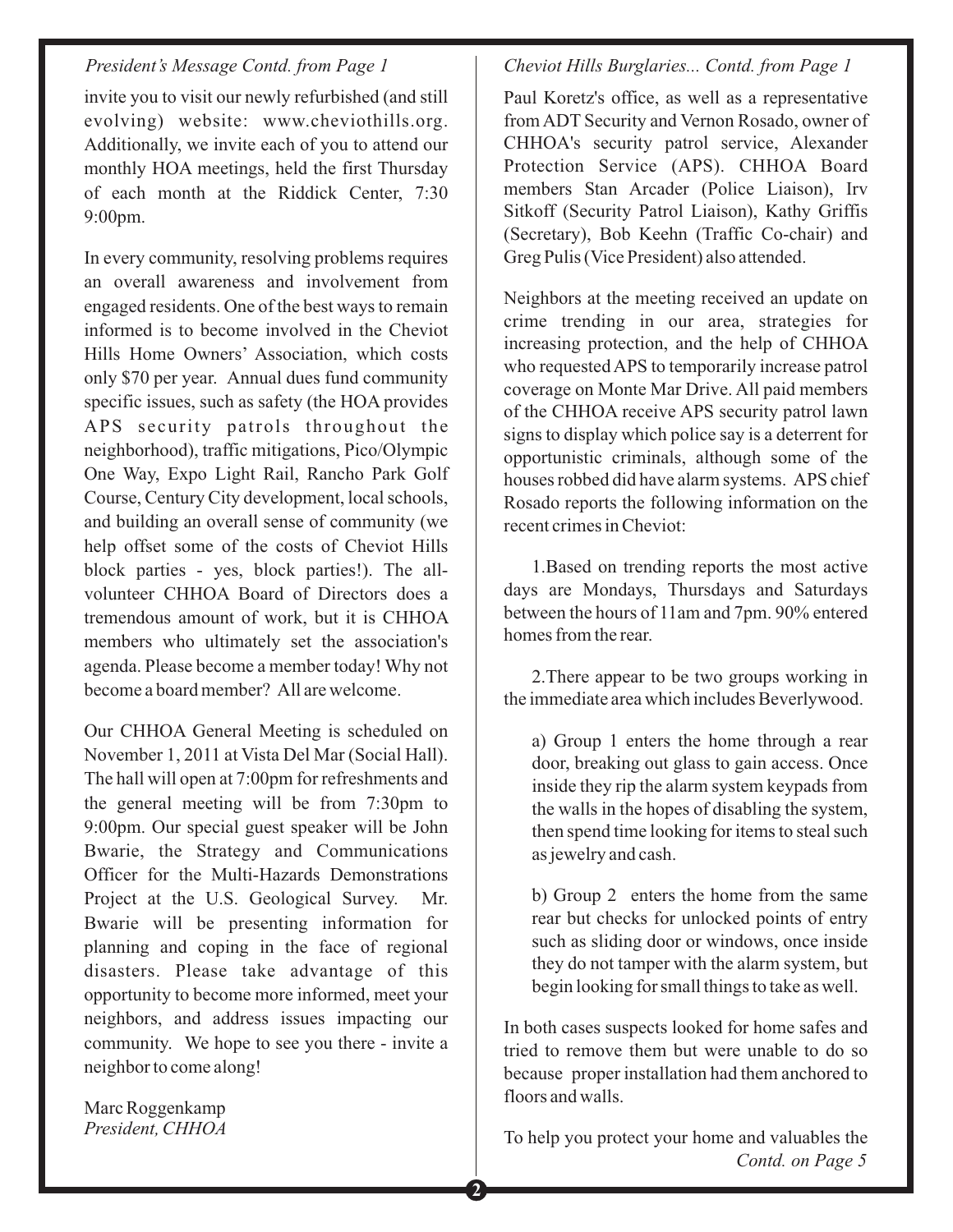



While most of Cheviot Hills lies in the Overland Avenue Elementary School district, Cheviot Hills homeowners east of Motor belong to the Castle Heights Elementary School district. Here's an update on the great news at Castle Heights by Lilli Lee, co-president of Friends of Castle Heights and a Cheviot Hills resident:

No one can say with absolute certainty why Castle Heights Elementary is suddenly the school everyone is talking about. For years it was known as the quaint school down the hill from Cheviot Hills. A few years ago Beverlywood parents decided to change that. They walked door to door encouraging neighbors to send their children to Castle Heights and started raising money to improve the programs the school offered. Neighborhood kids and their families began returning to the school and they, together with their families, really started taking the school to new (Castle) heights! Ten years after those parents went knocking on doors our school is enjoying an academic and artistic renaissance and the resurgence of neighborhood family enrollment.

Since arriving at Castle Heights just one year ago our new principal, Brian Grass, has helped to usher our students to greater academic achievements. Test scores rose over 30 points to hit an unprecedented 903 API. Thanks to highly enthusiastic teachers, smaller class sizes and an influx of after school enrichment programs the news at our local public school is all good! Castle Heights is now a School for Advanced Studies and was recently recognized as an arts prototype school for our commitment to encouraging the arts at every level.

### **A Walk on the Wild Side Cheviot Sidewalks at Critical Stage**

Cracked, crumbling concrete, buckling and splitting from the pressure of tree roots below - it is an increasingly familiar sight in our neighborhood. The danger is obvious and the accidents inevitable but the liability is not so clear. Is it the City's responsibility or the property owners' responsibility to repair and maintain the miles of City concrete that are in critical need of repair? And who is liable for accidents resulting from the upended pavement?

Our City Council members have been in disagreement. Some favor the responsibility falling to the property owners as it does in most of the rest of the state. Others feel that since the City assumed the responsibility in 1974 in order to receive a federal sidewalk repair grant that they should continue to do so, especially since there is American Recovery and Reinvestment Act (ARRA) money available for sidewalk overhaul. That federal stimulus money for shovel ready infrastructure projects is available but LA has not applied for it or for any other federal sidewalk money for over 30 years! Instead, our City seems to have adopted the cynical policy of settling recurrent sidewalk injury lawsuits to the tune of \$5 million annually because it is cheaper than fixing the walkways.

Councilman Bernard Parks says the responsibility should revert back to the homeowners because the City money should be spent on support of more critical services like fire and police. Councilman Koretz offered that although it is cheaper to pay out the slip and falls, it didn't seem logical for residents to be injuring themselves all the time he favors having homeowners pay. Bill Rosendahl says we need more study but doesn't favor dumping the costs on homeowners.

*Contd. on Page 4* Our City sidewalks are crumbling but not from neglect of its property owners. The sidewalks are

*Contd. on Page 4*

**3**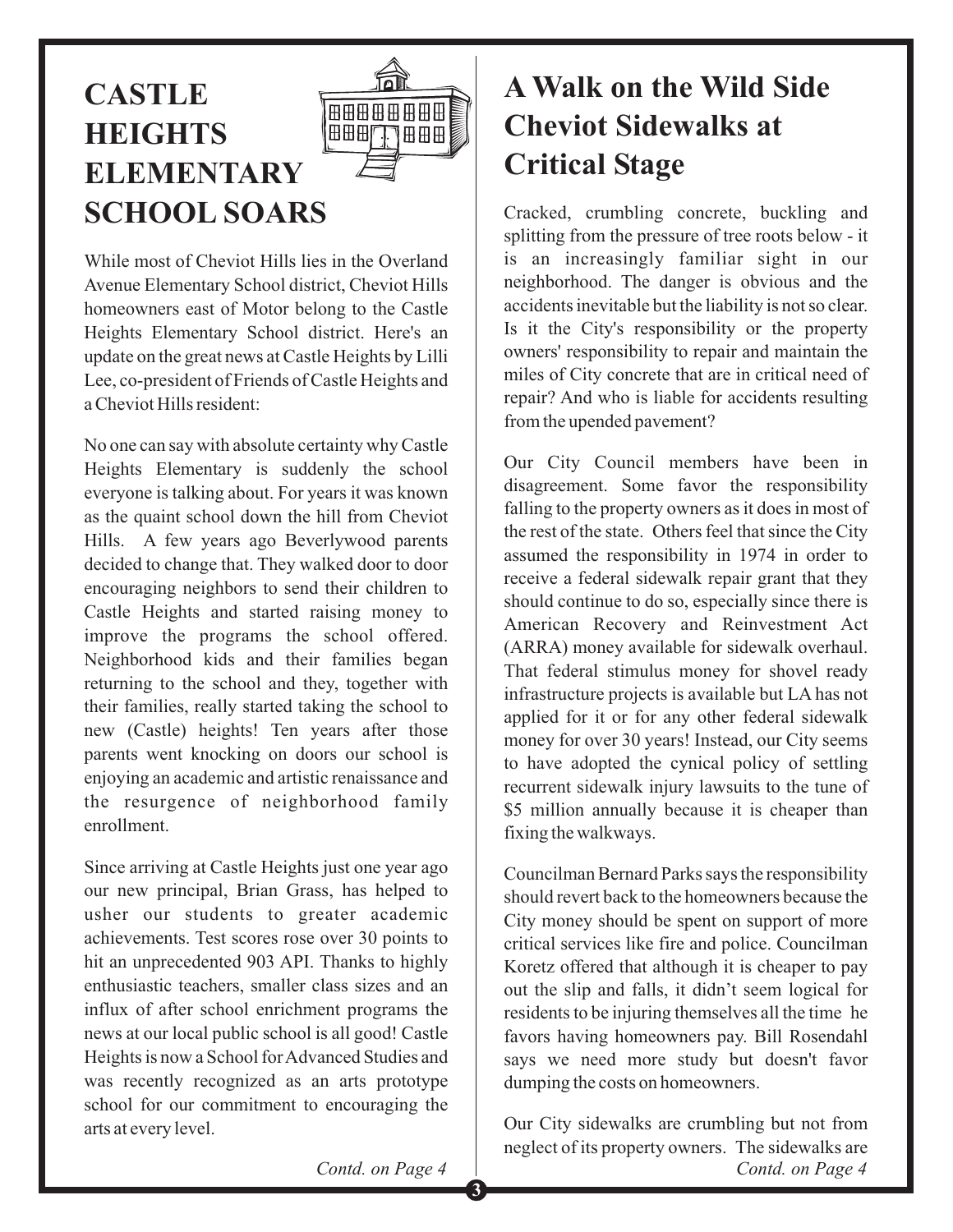#### *Our Schools Contd. from Page 3*

The beauty of a local public school, in addition to diversity, is that most children can walk or bike to school and they sit in classrooms with children who live nearby. Boys and girls go to each other's houses after school and parents become friends. Castle Heights' parents are so chummy our principal actually has to remind us to leave campus once in a while!

Whatever the reason for Castle Heights' emergence as an A+ academic institution, one thing is clear: the students, parents, principal and staff are proud to be part of this period in Castle Heights' history. Great public schools are considered important cornerstones for their communities and our campus is a shining example of why this is so.

Come get acquainted with what we are doing at Castle Heights. Bring your friends and family to join the fun at our Fall Festival on October 23.

Information on all of Cheviot Hills' excellent public schools is available on their websites: www.castleheightselementary.org; www.overlandschool.org; www.palmsmiddleschool.org; www.hamiltonhighschool.net

# **CHEVIOT HILLS HOMEOWNERS' ASSOCIATION WEBSITE**

Please visit our website:  $www.$ *cheviothills.org www.cheviothills.org*

#### *A Walk from the Wild Side... Contd. from Page 3*

buckling from the pressure of improperly maintained street trees belonging to the City for years homeowners could not even fix the sidewalks without a permit, they couldn't trim parkway trees nor could they remove them without getting a City permit!

At this printing a City Council Committee is reviewing several options in hopes of reaching a solution which would place all responsibility and liability for sidewalk, curb, and driveway repair to the property owners. This will be likely done by the repeal of the "tree root exception" that allowed the City to use those 1974 federal funds for sidewalks damaged from tree roots. Whichever option is adopted will come with fines and penalties for non-compliance, but so far no commitment has been included by the City to trim their parkway trees which are causing the damage.

While the citywide sidewalk decline has been ongoing for years the increased pressure to resolve the issue in the City's favor at this point in time is driven in part by an Americans with Disabilities Act (ADA) lawsuits against the City which seek to require handicap accessibility on all curb cuts and "transitional" areas (sidewalks). With LA looking at a potential price tag approaching \$1 billion which it doesn't have, and a time limit for repairs which it can't meet, the City must explore other sidewalk repair options.

To express your opinions on the sidewalk issue, please e-mail your message and maybe even a picture of a disintegrating sidewalk on your block to the staff at Councilman Koretz's office: Christopher Koontz <Chris.Koontz@lacity.org>; Joan Pelico <joan.pelico@lacity.org>; Paul  $Koretz \leq$ paul.koretz@lacity.org>

For more on LA's sidewalks see link here: http://www.kcet.org/shows/socal\_connected/con tent/politics/show-me-the-moneysidewalks.html

Colleen Mason Heller *CHHOA Board Member*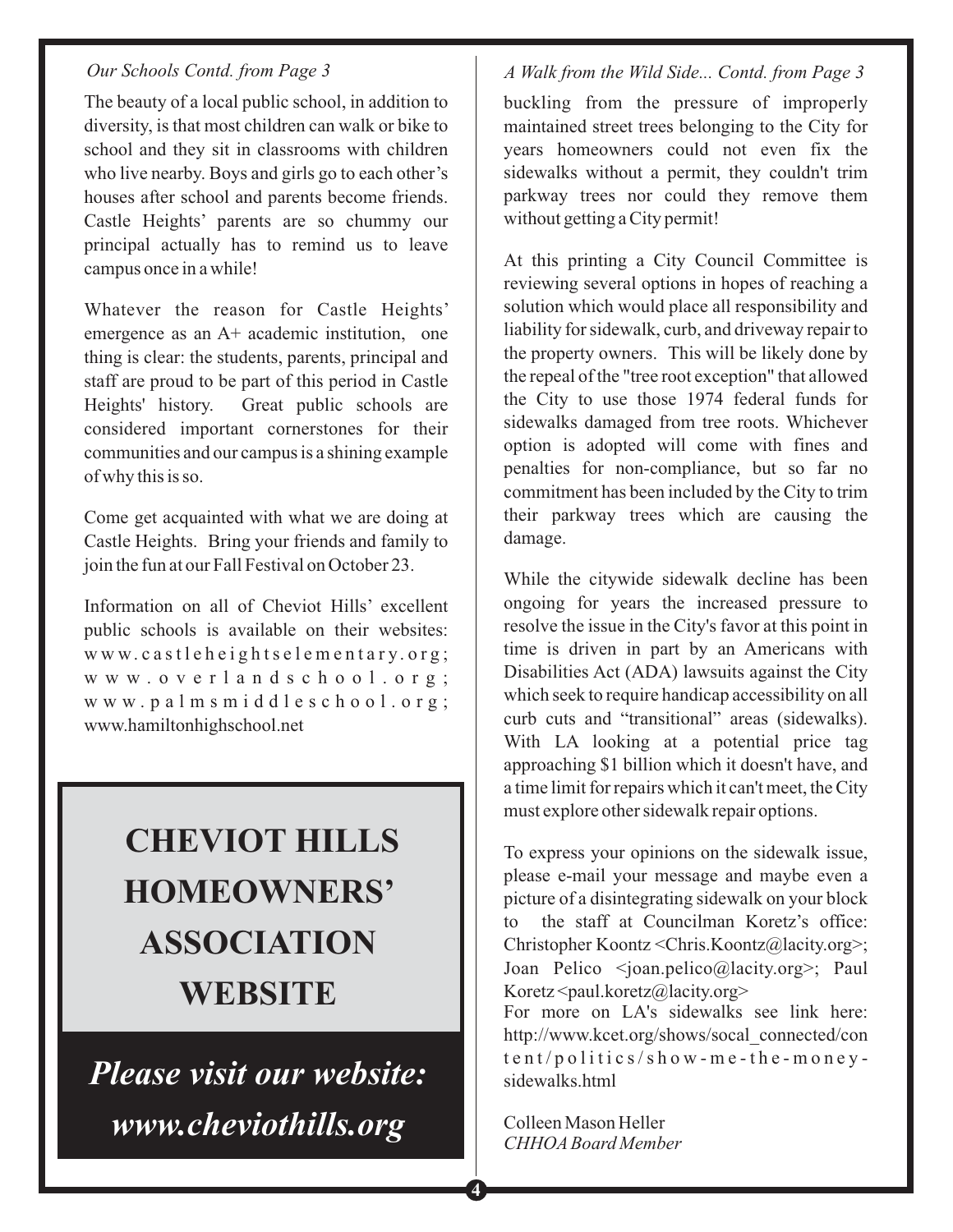*Cheviot Hills Burglaries... Contd. from Page 2*

LAPD and APS suggest the following important measures that will increase your security:

• Be aware of people on your street gardeners, housekeepers, parked vehicles, construction workers. Who belongs and who does not? If you are comfortable doing so, ask them questions.

• Dial 911 if you see what appears to be a burglary or crime in progress. In Cheviot Hills if you see something that looks or just feels unusual but aren't really sure what it is, call theAPS patrol staff via our security dispatch at (310) 606-2727, pressing Option 2 for a live operator, or you can call directly to the lead patrol person at (310) 303- 9301 (Please note the lead patrol person might not always be available to answer the cellular phone.)

• Always turn on your alarm system when leaving and at night, even if it is not being monitored by a security company. Cut back shrubbery which might create hiding areas or block windows from the view of police and private patrol staff driving by. Install padlocks on side gates to slow intruders and limit access to the rear of your home.

• Get to know your neighbors and communicate with them. Let them know if you are planning a construction project or vacation, and encourage them to let you know their plans as well. Watch over your neighbor's home as you would your own.

• Join the CHHOA for just \$70 per year. You will receive an APS lawn sign from the CHHOAsupported neighborhood security patrol. If you are not displaying an APS lawn sign, or don't appear on the APS roster of CHHOA members, APS is not allowed to go on your property to check out suspicious activity. The more members we have the more patrol cars will cruise our area. Your membership ensures that you will receive CHHOA e-mail updates and that we can help follow up on any security issues with the responsible agencies.

• Please note, theAPS security patrols paid for by your dues are not intended as a substitute for home alarm systems. APS or another alarm company should be contacted directly for information and installation of a private home alarm system.

Though news of any home intrusion is distressing and a sign that we should all redouble our efforts to take the steps necessary to maintain security, we are reminded by the LAPD that we still live in one of the safest communities in Los Angeles. Working together to improve vigilance and communication among residents will fortify our sense of well-being and protection, but it also just feels good - the world is a smaller place when you know your neighbors!

Irv Sitkoff *CHHOA Board, Security Patrol Chair*

*CHHOA Guest Speaker... Contd. from Page 1*

reliance and preparedness will be essential. To enhance your chances of luck smiling on you, the CHHOA will present a special guest speaker on disaster preparedness at the next General Meeting on Tuesday, November 1.

In a program planned by CHHOA board member Stan Arcader, our speaker for the evening will be John Bwarie, the Strategy and Communications Officer for the Multi-Hazards Demonstrations Project at the U.S. Geological Survey. Mr. Bwarie is also currently Coordinator at the L.A. Heritage Alliance and Deputy District Director for Los Angeles Council District 12. Following his presentation on the necessary strategies for survival and well-being in the face of disaster, Mr. Bwarie will preside over a question and answer period.

Please don't miss this opportunity to learn what you don't know and to remember what you've forgotten about disaster preparedness. How old are the granola bars in your earthquake kit?

Colleen Mason Heller *CHHOA Board Member*